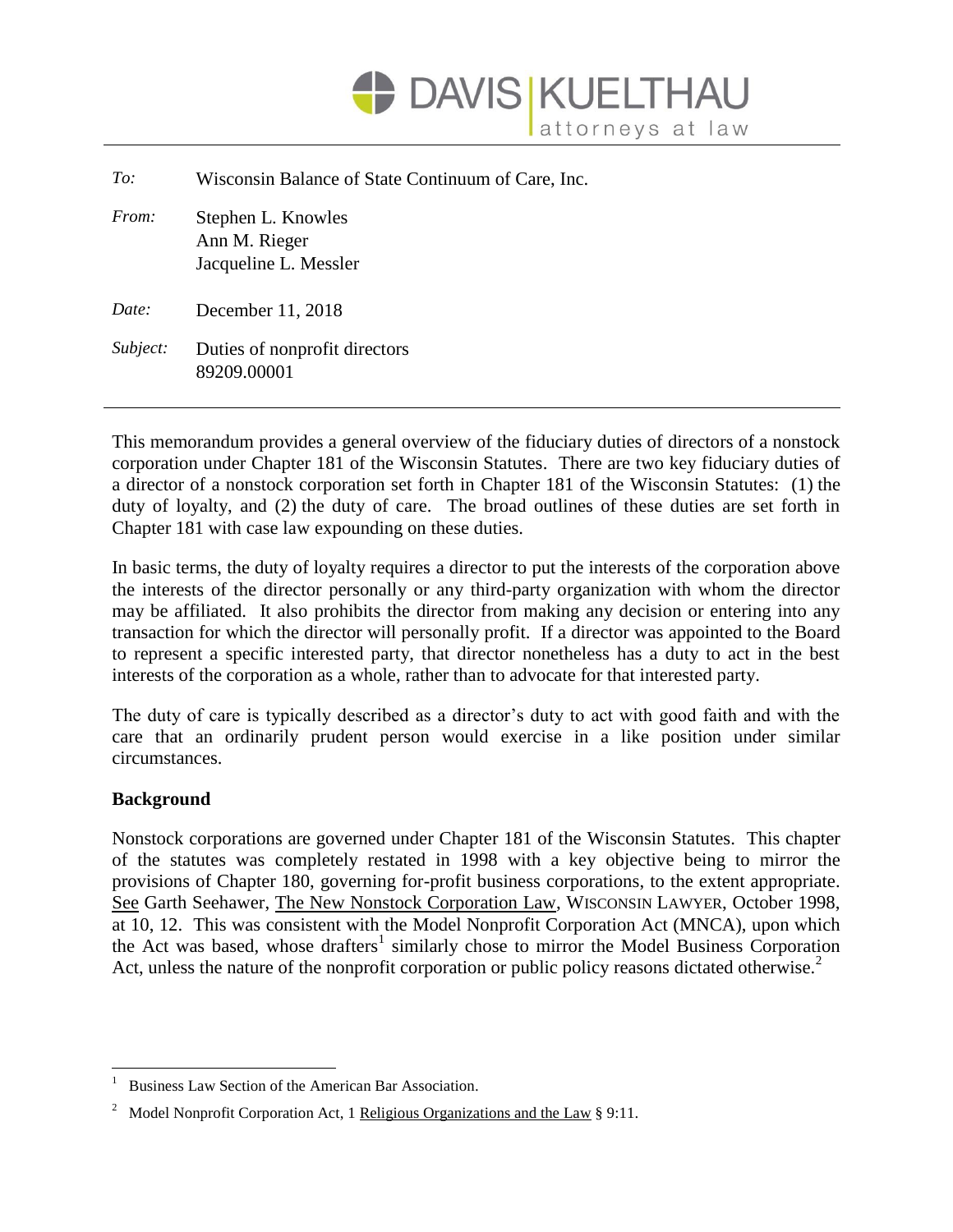Because of the purposeful similarity between Chapter 181 and Chapter 180, cases interpreting Chapter 180 are a useful source of guidance when interpreting the duties of directors of nonstock corporations under Chapter 181. In this regard, it is important to note that the Wisconsin Court of Appeals has held that the duties of directors in a business corporation and nonstock corporation are the same stating: ". . . in the area of directors' obligations to the corporation and its members or stockholders, the differences between stock and nonstock corporations have no bearing; the same relationship of trust and confidence exists." O'Leary v. Bd. of Directors, Howard Young Med. Ctr., Inc., 89 Wis. 2d 156, 168, 278 N.W.2d 217, 221 (Ct. App. 1979).

The following sections will discuss the duty of loyalty, the duty of care, a closely associated rule called the "business judgment rule," and to whom these duties are owed.

### **Duty of Loyalty**

#### **A. Statutes**

The Wisconsin Statutes do not explicitly define loyalty but rather set forth several sections outlining how a director may violate the duty of loyalty. The most relevant to the Wisconsin Balance of State Continuum of Care, is Wis. Stat. § 181.0831, which outlines when a transaction entered into between the corporation and a director may be voidable due to a conflict of interest:

*(1) No contract or other transaction between a corporation and a director, or any entity in which a director is a director or officer or has a material financial interest, is void or voidable because of the relationship or interest or because the director is present at the meeting of the board or a committee that authorizes, approves or ratifies the contract or transaction or because the director's vote is counted for that purpose, if any of the following applies:*

*(a) The relationship or interest is disclosed or known to the board or committee that authorizes, approves or ratifies the contract or transaction and the contract or transaction was authorized, approved or ratified by a vote or consent sufficient for the purpose without counting the votes or consents of interested directors.*

*(b) The fact of such relationship or interest is disclosed or known to the members entitled to vote and they authorize, approve or ratify that contract or transaction by vote or written consent.*

*(c) The contract or transaction is fair and reasonable to the corporation.*

*. . . .* 

It is important to note that the articles of incorporation, the bylaws or a resolution of the Board may impose additional requirements on conflict of interest transactions.

Two other sections outlined in the statutes related to the duty of loyalty are Wis. Stat. § 181.0832, which puts limitations on when a corporation can make a loan or guarantee the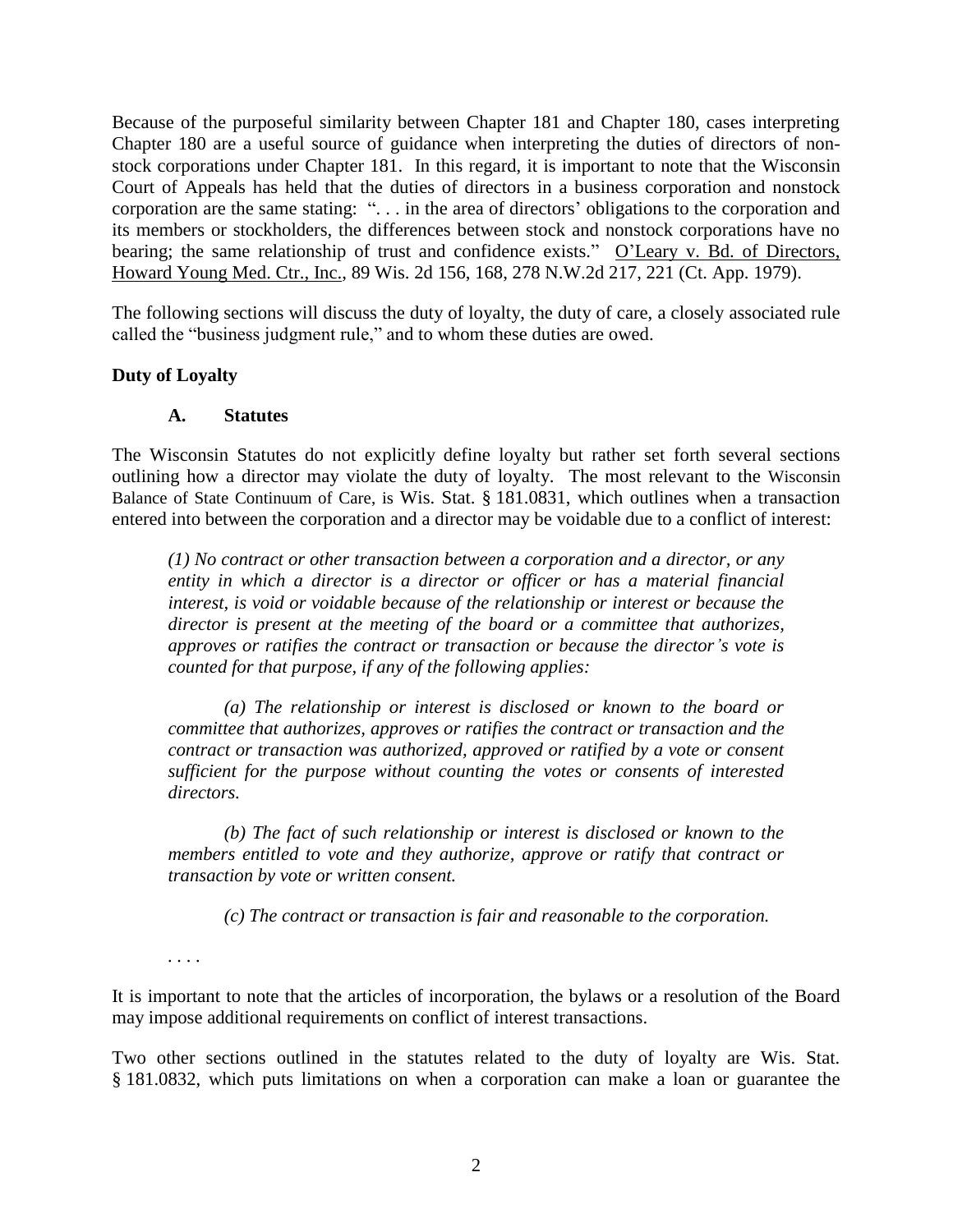obligation of a director, and Wis. Stat. § 181.0833, which sets forth a director's personal liability if the director approves an unlawful distribution from the corporation.

Wis. Stat. § 181.0810 includes provisions outlining when a Court may remove a director for various breeches including upon a finding that the director has violated a fiduciary duty or a duty under §§ 181.0831 to 181.0833 [conflict of interest, improper loan or guarantee and director's approval of unauthorized distribution, respectively] or that the removal is in the best interest of the corporation.

# **B. Case Law**

Compliance with the fiduciary duty of loyalty requires that a director put the interests of the corporation and its shareholders above his or her own personal interests. See, e.g., Rose v. Schantz, 56 Wis.2d 222, 228, 201 N.W.2d 593, 597 (1972); Jorgensen v. Water Works, Inc., 2001 WI App. 135, ¶ 10, 246 Wis. 2d 614, 630 N.W.2d 230 (Ct. App. 2001). If a director has a conflict of interest associated with a particular decision or transaction submitted for Board approval, the director must fully disclose all aspects of that conflict to the Board, and the director's best course of action is to abstain from voting on such matter.

It is important that independent-minded directors control the Board's decision-making processes. No director, officer or shareholder should be allowed to dominate or unduly influence a director with respect to a business decision. Each director should take steps to ensure an independent recommendation from the Board and prevent even the appearance of a lack of independence.

A "constituency director" (also known as a "representative director" or "designated director") is a director designated to the Board by a particular constituency (or "sponsor"). These constituency directors are generally appointed to advocate for a particular interested party that is not a common shareholder or investor, such as preferred shareholders or creditors. See Simone M. Sepe, Intruders in the Boardroom: The Case of Constituency Directors, 91 WASH. U.L. REV. 309 (2013). Constituency directors can generally provide their sponsors with a voice in the boardroom but they should not expect to be their sponsors' eyes and ears. Constituency directors may breach their fiduciary duty of loyalty by transmitting confidential corporate information to their sponsors despite any contractual expectations to the contrary. See Norman Veasey and Christine T. Di Guglielmo, How Many Masters Can a Director Serve? A Look at the Tensions Facing Constituency Directors, THE BUSINESS LAWYER, VOL. 63, May 2008, at 775. Further, "the duty of undivided loyalty to shareholders may prevent constituency directors from taking actions to the exclusive benefit of the designating investors." See Sepe, at 345. A constituency director's conduct is held to the same standard as a non-constituency director, that being the best interest of the corporation as a whole, not what is in the best interests of the constituency director's sponsor. See Beam v. Stewart*,* 845 A.2d 1040, 1049 (Del. 2004).

It should be noted that under Wis. Stat. § 181.0853, "[i]n discharging his or her duties to the corporation and in determining what he or she believes to be in the best interests of the corporation, a director or officer may, in addition to considering the effects of any action on members (as a group), as well as consider the effects of the action on employees, suppliers, and customers of the corporation, the effects of the action on communities in which the corporation operates, and any other factors that the director or officer considers pertinent."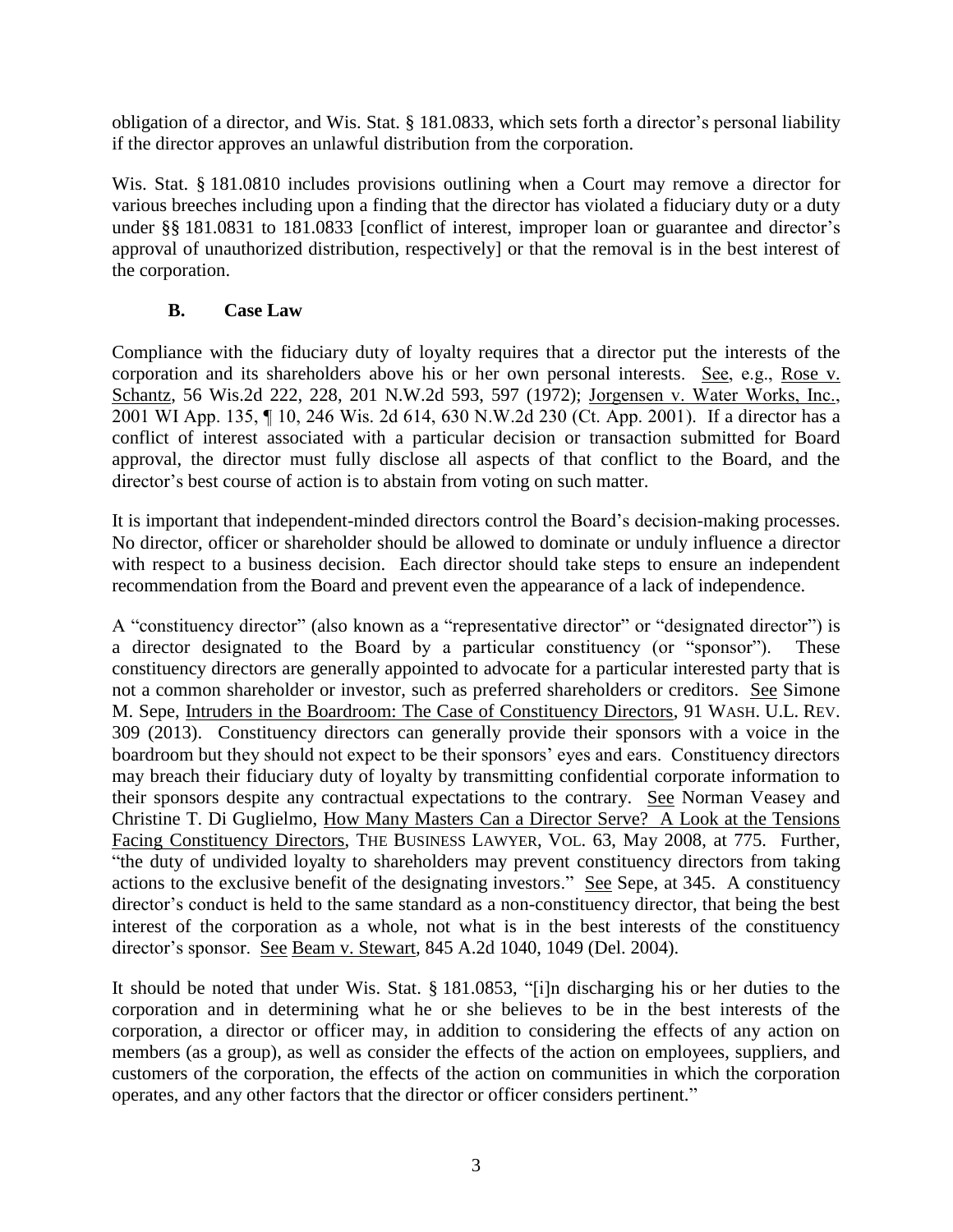The provisions of Wis. Stat. § 181.0853 permit a director to consider these other factors, but do not create new fiduciary obligations requiring the directors to consider such other interests. Directors who favor another constituency over its shareholders may violate their duty of loyalty. See, e.g. Revlon, Inc. v. MacAndrews & Forbes Holdings Inc., 506 A.2d 173, 182 (Del. 1986) (holding that the Board breached duty of loyalty by entering into a lockup agreement on the basis of impermissible considerations of the noteholders' interests at the expense of the shareholders).

# **Duty of Care**

# **A. Statutes**

There is no statute that generally states that a director has a duty of care to the corporation. However, Wis. Stat. § 181.0853 outlines what interests a director may consider, in addition to considering the best interests of the corporation:

In discharging his or her duties to the corporation and in determining what he or she believes to be in the best interests of the corporation, a director or officer may, in addition to considering the effects of any action on members, consider the following:

(1) Employees, suppliers and customers. The effects of the action on employees, suppliers and customers of the corporation.

(2) Communities. The effects of the action on communities in which the corporation operates.

(3) Other. Any other factors that the director or officer considers pertinent.

(emphasis added).

# **B. Case law**

The duty of care is typically described as a director's duty to act with good faith, with the care that an ordinarily prudent person would exercise in a like position under similar circumstances, and in a manner reasonably believed to be in the best interests of the corporation. In Wisconsin, the duty of care requires a director to act with a degree of care that an ordinarily prudent person would exercise in a like position under similar circumstances. See Johnson v. Stoughton Wagon Co., 118 Wis. 438, 95 N.W. 394, 397 (1903). In making a determination as to whether a director acted in accordance with his or her duty of care, the court will typically examine: (i) the director's responsibility in a particular corporation; (ii) the information available to the director at the time of action; and (iii) the special background knowledge or expertise of the director.

A director's compliance with his or her fiduciary duty of care requires that decisions be made on a fully informed basis, including:

 Making reasonable inquiries, actively obtaining all material facts reasonably available and pursuing all reasonably available sources of information or knowledge to make an informed decision.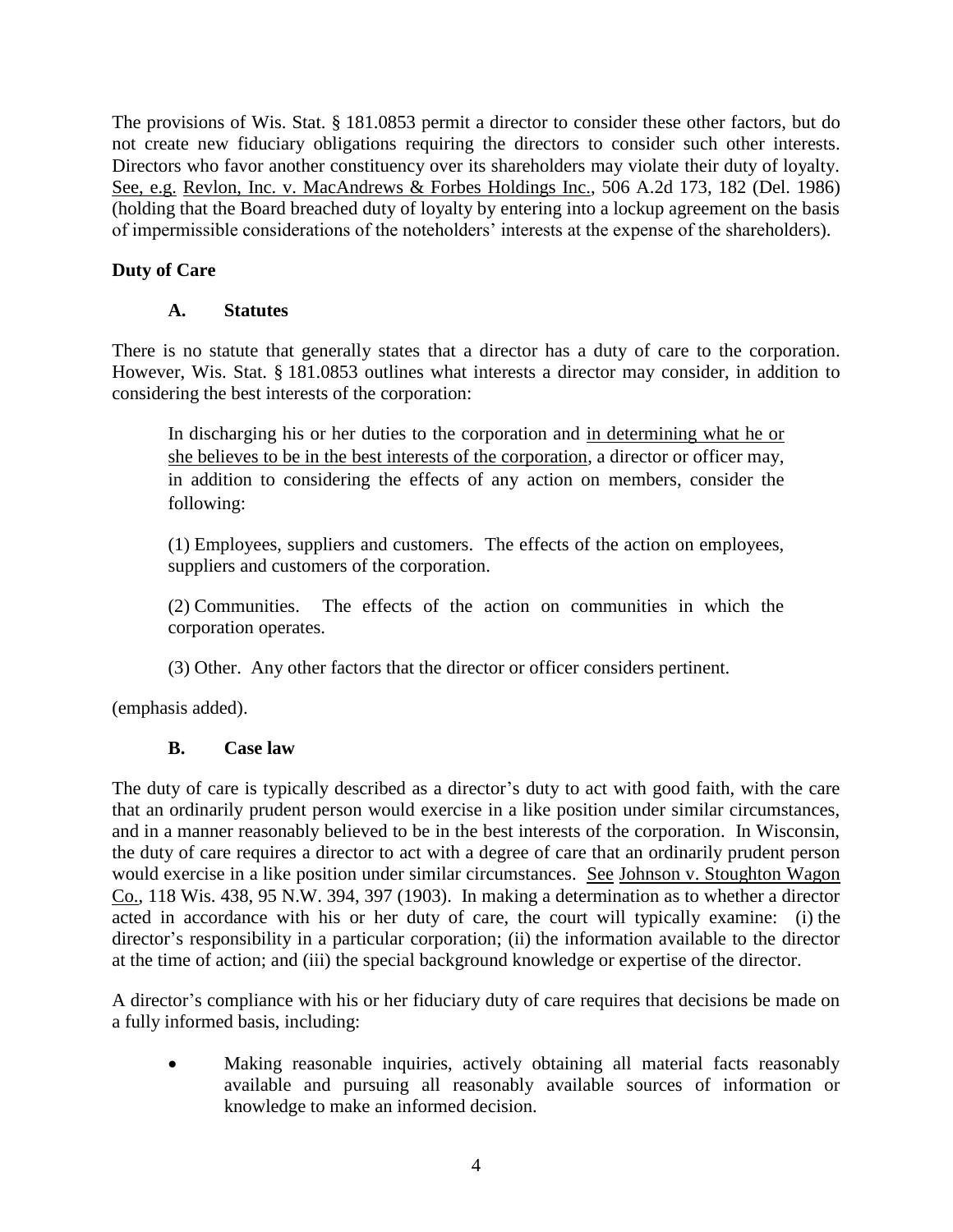- Making further independent inquiry when your particular knowledge or experience warrant.
- Not closing one's eyes to red-flags (ignorance is not bliss).
- Performing independent homework or due diligence in connection with important decisions:
	- a. Reading, in advance of meetings, all background materials and documents that will be subject to Board approval.
	- b. Asking for and receiving, in advance of meetings, summary reports from professionals to explain the intent, content, implications and risks associated with each material document/action that will be subject to Board approval.
	- c. Asking pertinent questions and receiving satisfactory answers from competent sources.

In satisfying a director's duty of care, he or she may rely on the advice and reports of experts (*i.e.,* attorneys, accountants, financial advisers and appraisers), provided that the subject matter is within the expert's area of expertise and the expert is fully informed. A director may also rely on the advice and reports of officers or directors most familiar with the subject matter, if the director believes, in good faith, that such officer or director is reliable and competent in such matters. Similarly, a director may rely on the advice and reports of Board committees, if any, if the director believes it is reasonable to do so and such committees merit confidence. In any case, reliance on the advice of another is not warranted when the director has personal knowledge of facts or circumstances which make such reliance unwarranted.

The standard of care applies to the decision-making process itself, not to the Board's ultimate decision. The Board can make a decision which, in hindsight, was a bad one, provided that it was a fully informed decision made in the good faith belief that it was in the best interests of the corporation and its shareholders.

# **Business Judgment Rule**

Closely tied to the duties set forth above, the business judgment rule is a judicially created doctrine that acts as a defense to corporate officers and directors, limiting their liability for corporate management decisions made in good faith. "The business judgment rule is a defense; if directors act loyally and carefully, they are not liable even if the transaction goes awry." Alliant Energy Corporation v. Brie, 277 F. 3d 916, 918 ( $7<sup>th</sup>$  Cir. 2002). By definition, a decision is not shielded by the business judgment rule when the decision was not made in good faith or was not made in the best interests of the company. The business judgment rule is applicable to both Business Corporations and Nonstock Corporations. See John H. Warren III, Liability for Directors of Nonprofit Corporations, THE NATIONAL LAW REVIEW, March 20, 2017.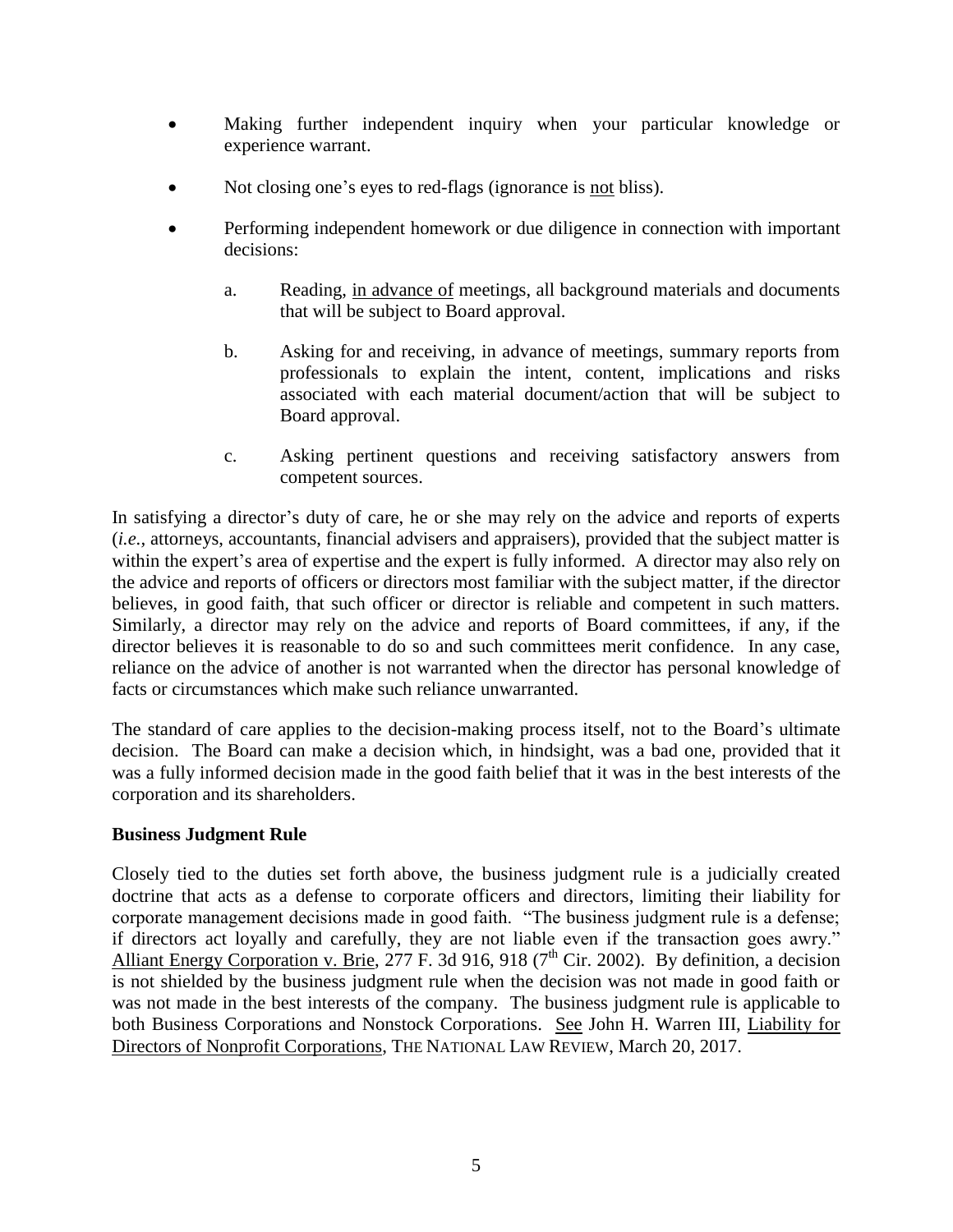Wisconsin courts have long recognized and applied the business judgment rule in cases involving corporate decision making. In explaining the business judgment rule and its application to corporate decision making, the Wisconsin Court of Appeals has stated:

The business judgment rule is a judicially created doctrine that contributes to judicial economy by limiting court involvement in business decisions where courts have no expertise and contributes to encouraging qualified people to serve as directors by ensuring that honest errors of judgment will not subject them to personal liability.

Reget v. Paige, 2001 WI App 73, ¶ 17, 242 Wis. 2d 278, 293, 626 N.W.2d 302, 310.

Further, the Wisconsin Supreme Court has stated:

This court will not substitute its judgment for that of the board of directors and assume to appraise the wisdom of any corporate action. The business of a corporation is committed to its officers and directors, and if their actions are consistent with the exercise of honest discretion, the management of the corporation cannot be assumed by the court.

Steven v. Hale-Haas Corp., 249 Wis. 205, 221, 23 N.W. 2d 620, 628 (1946). See also Reget, 242 Wis. 2d at 293; Einhorn v. Culea, 2000 WI 65, ¶ 19, 235 Wis. 2d 646, 656, 612 N.W. 2d 78, 84 (stating the business judgment rule "shields, to a large extent, the substantive basis for a corporate decision from judicial inquiry" and "ensures the management remains in the hands of the board of directors and protects courts from becoming too deeply implicated in internal corporate matters").

Where the business judgment rule applies, the burden of proof is on the plaintiff to show that the defendant director acted fraudulently or with bad faith thereby rendering the protections of the business judgment rule inapplicable. The business judgment rule will not, however, shield an individual director from personal liability if he or she acted with improper motive. See Sprecher v. Weston's Bar, Inc., 78 Wis. 2d 26, 40, 253 N.W.2d 493, 499 (1977); Mendelson v. Blatz Brewing Co.*,* 9 Wis. 2d 487, 492-93, 101 N.W.2d 805, 807-08 (1960).

The Wisconsin Nonstock Corporation Law essentially incorporates the standards of the business judgment rule by specifically limiting the liability of directors for most actions taken in good faith. Wis. Stat. Ann. § 181.0855 provides for limited liability of directors and officers who act in good faith:

(1) In general. Except as provided in subs. (2) and (3), a director or officer is not liable to the corporation, its members or creditors, or any person asserting rights on behalf of the corporation, its members or creditors, or any other person, for damages, settlements, fees, fines, penalties or other monetary liabilities arising from a breach of, or failure to perform, any duty resulting solely from his or her status as a director or officer, unless the person asserting liability proves that the breach or failure to perform constitutes any of the following: